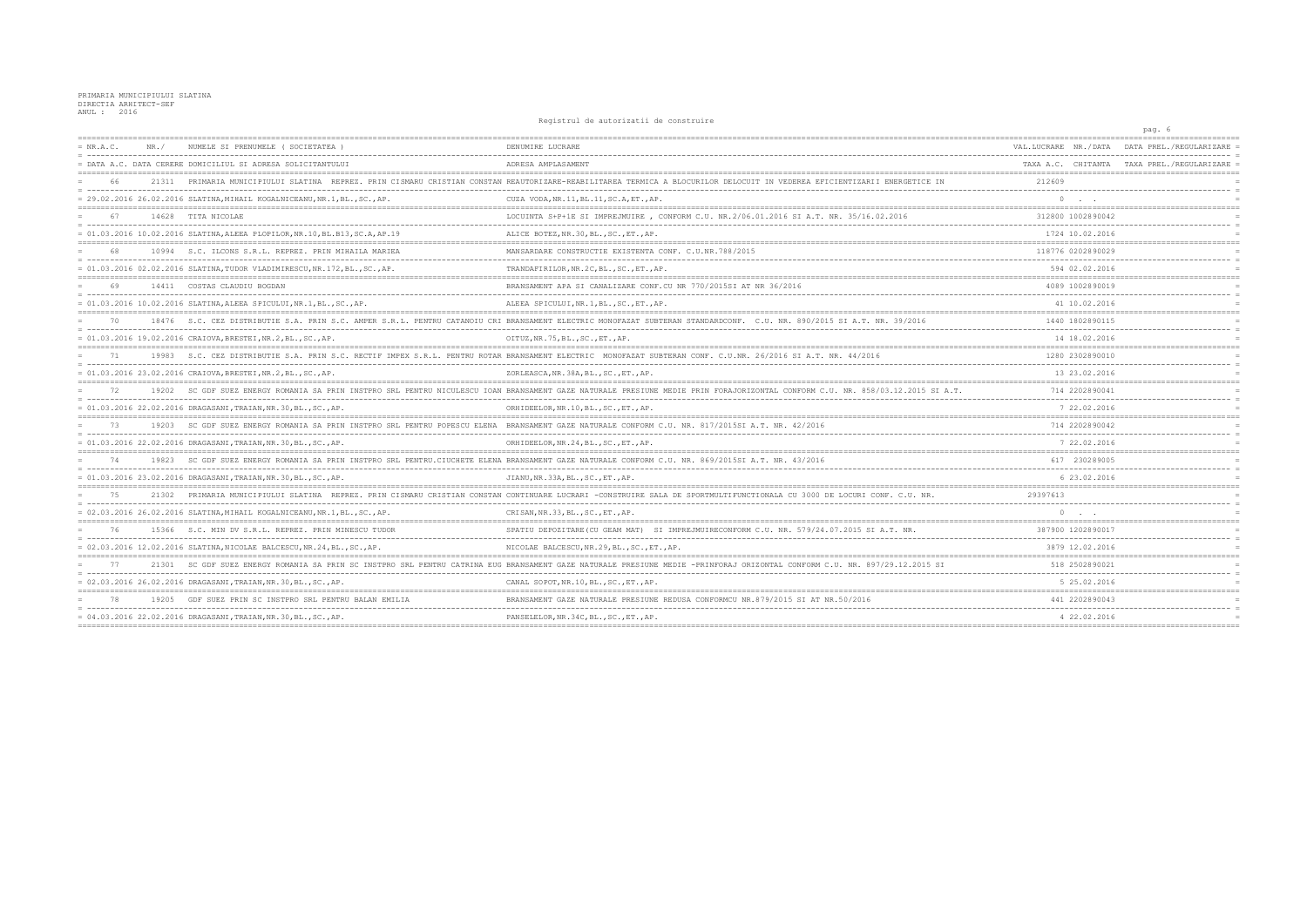Registrul de autorizatii de construire

|             |       |                                                                                | REGISTING AC GALLISALLI AS CONSTRIPTS                                                                                                                                  |                      | pag. 7                                       |
|-------------|-------|--------------------------------------------------------------------------------|------------------------------------------------------------------------------------------------------------------------------------------------------------------------|----------------------|----------------------------------------------|
| $= NR.A.C.$ | NR. / | NUMELE SI PRENUMELE (SOCIETATEA                                                | DENUMIRE LUCRARE                                                                                                                                                       | VAL.LUCRARE NR./DATA | DATA PREL./REGULARIZARE                      |
|             |       | - DATA A.C. DATA CERERE DOMICILIUL SI ADRESA SOLICITANTULUI                    | ADRESA AMPLASAMENT                                                                                                                                                     |                      | TAXA A.C. CHITANTA TAXA PREL. / REGULARIZARE |
| 79          | 20371 | CIOBANU OCTAVIAN CATALIN SI CIOBANU ELENA                                      | CONSTRUIRE GARAJ CONFORM C.U. NR. 840/2015 SIA.T. NR. 49/2016                                                                                                          | 13500 2402890041     |                                              |
|             |       | = 04.03.2016 24.02.2016 SLATINA, TOAMNEI, NR.12, BL.9, SC.C, AP.20             | SALCAMULUI, NR. 8A, BL., SC., ET., AP.                                                                                                                                 | 68 24.02.2016        |                                              |
|             |       |                                                                                | 21780 PRIMARIA MUNICIPIULUI SLATINA REPREZ. PRIN CISMARU CRISTIAN CONSTAN REAUTORIZARE-AMENAJARE TERENURI DE SPORT "COMPLEXUL 1MAI " SLATINA , JUDETUL OLT CONF. C.U.  | 3610185              |                                              |
|             |       | = 09.03.2016 29.02.2016 SLATINA, MIHAIL KOGALNICEANU, NR.1, BL., SC., AP.      | B-DUL SF. CONSTANTIN BRANCOVEANU                                                                                                                                       |                      |                                              |
|             |       | 16560 ANDREI NICULINA                                                          | CONSTRUIRE LOCUINTA UNIFAMILIALA CU FOSA SEPTICASI ANEXA, CONFORM AT NR.37/18.02.2016 SI CU                                                                            | 70500 1602890058     |                                              |
|             |       | = 10.03.2016 16.02.2016 SLATINA,BOIANGIULUI,NR.8,BL.,SC.,AP.                   | MILCOVULUI, NR.51A, BL., SC., ET., AP.                                                                                                                                 | 353 16.02.2016       |                                              |
| 82          |       | 21293 GDF SUEZ PRIN SC INSTPRO SRL PENTRU COSTAS CLAUDIU BOGDAN                | BRANSAMENT GAZE NATURALE PRESIUNE REDUSA CONFORMCU NR.14/2016 SI AT NR.51/2016                                                                                         | 546 2502890020       |                                              |
|             |       | = 10.03.2016 26.02.2016 DRAGASANI, TRAIAN, NR.30, BL., SC., AP.                | SPICULUI, NR.1, BL., SC., ET., AP.                                                                                                                                     |                      |                                              |
| 83          |       | 21296 GDF SUEZ PRIN SC INSTPRO SRL PENTRU SOARE CONSTANTIN                     | BRANSAMENT GAZE NATURALE PRESIUNE REDUSA CONFORMCU NR.887/2015 SI AT NR.52/2016                                                                                        | 937 2502890022       |                                              |
|             |       | = 10.03.2016 26.02.2016 DRAGASANI, TRAIAN, NR.30, BL., SC., AP.                | NORDULUI, NR.16, BL., SC., ET., AP.                                                                                                                                    | 9 25.02.2016         |                                              |
| 84          |       |                                                                                | 22515 S.C. CEZ DISTRIBUTIE S.A. PRIN S.C. RECTIF IMPEX S.R.L. PENTRU CENUS BRANSAMENT ELECTRIC MONOFAZAT SUBTERAN (PRINFORAJ ORIZONTAL) CONF. C.U. NR. 53/2016 SI A.T. | 2440 0103890002      |                                              |
|             |       | = 10.03.2016 01.03.2016 CRAIOVA, BRESTEI, NR.2, BL., SC., AP.                  | GRIGORE ALEXANDRESCU, NR.53A, BL., SC., ET., AP.                                                                                                                       | 24 01.03.2016        |                                              |
| 85          | 22682 | CEZ DISTRIBUTIE PRIN SC AMPER SRL PENTRU NICOLAE RAMONA MARINELA               | BRANSAMENT ELECTRIC TRIFAZAT CONFORM CU NR.36/2016SI AT NR.54/2016                                                                                                     | 1796 0103890032      |                                              |
|             |       | = 11.03.2016 01.03.2016 CRAIOVA, BRESTEI, NR.2, BL., SC., AP.                  | AGRICULTORULUI, NR. 68E, BL., SC., ET., AP.                                                                                                                            | 18 01.03.2016        |                                              |
| 86          |       | 14554 S.C. VILCEA MG S.R.L.                                                    | MODERNIZARE SPATIU COMERCIAL, -PE PERIOADACONTRACTULUI DE INCHIRIERE, CONFORM C.U. NR                                                                                  | 30020 1002890039     |                                              |
|             |       | $= 14.03.2016 10.02.2016 SLATINA, CRISAN, NR.37, BL., SC., AP.$                | B-DUL A.I. CUZA, NR., BL.19, SC., ET., AP.                                                                                                                             | 300 10.02.2016       |                                              |
|             |       |                                                                                | 19230 S.C. CEZ DISTRIBUTIE S.A. PRIN S.C. RECTIF MPEX S.R.L. PENTRU MEZDRE BRANSAMENT ELECTRIC MONOFAZAT CONF. C.U. NR.47/2016 SI A.T. NR. 47/2016                     | 1290 2202890087      |                                              |
|             |       | = 14.03.2016 22.02.2016 CRAIOVA, BRESTEI, NR.2, BL., SC., AP.                  | GR. ALEXANDRESCU, NR. 1S, BL., SC., ET., AP.                                                                                                                           | 13 22.02.2016        |                                              |
|             |       | 21822 STANCILA MIHAI ALEXANDRU                                                 | CONSTRUIRE LOCUINTA P+M GARAJ IMPREJMUIRE CONFORMCU NR.54/2016 SI AT.55/2016                                                                                           | 148500 2902890017    |                                              |
|             |       | = 14.03.2016 29.02.2016 SLATINA, ALEEA ROZELOR, NR. 8, BL. FB19, SC. C, AP. 16 | ISLAZULUI, NR. 20, BL., SC., ET., AP.                                                                                                                                  | 760 29.02.2016       |                                              |
| 89          |       | 15760 RUTA STEFAN                                                              | CONSTRUIRE LOCUINTA S+P+M CONFORM CU NR 1/2016                                                                                                                         | 134993               |                                              |
|             |       | = 14.03.2016 15.02.2016 SLATINA, ELENA DOAMNA, NR.3, BL.3, SC.A, AP.4          | ZORLEASCA, NR. 43 B, BL., SC., ET., AP.                                                                                                                                | 675                  |                                              |
| 90          |       | 25196 SC LUCKY NEXTEL SRL REP. VLADESCU LUCIAN                                 | CONSTRUIRE TERASA SEZONIERA (PE DURATA CONTRACTULUIDE INCHIRIERE) CONFORM CU NR 409/2015 SI A.T                                                                        | 9000 0703880097      |                                              |
|             |       | = 16.03.2016 07.03.2016 SLATINA, CIREASOV, NR. 9, BL. 16, SC. B, AP. 1         | ALEEA INDEPENDENTEI, NR. 1-3, BL., SC., ET., AP.                                                                                                                       | 1206 07.03.2016      |                                              |
| 91          |       | 26660 CRETAN IULIAN DANIEL                                                     | CONSTRUIRE LOCUINTA SI IMPREJMUIRE CONFORM ATNR.56/14.03.2016 SI CU NR.31/28.01.2016                                                                                   | 109330 1003890029    |                                              |
|             |       | = 16.03.2016 10.03.2016 SLATINA, ARCULUI, NR.16, BL.3A, SC.A, AP.9             | STRANDULUI, NR.18, BL., SC., ET., AP.                                                                                                                                  | 558 10.03.2016       |                                              |
|             |       |                                                                                |                                                                                                                                                                        |                      |                                              |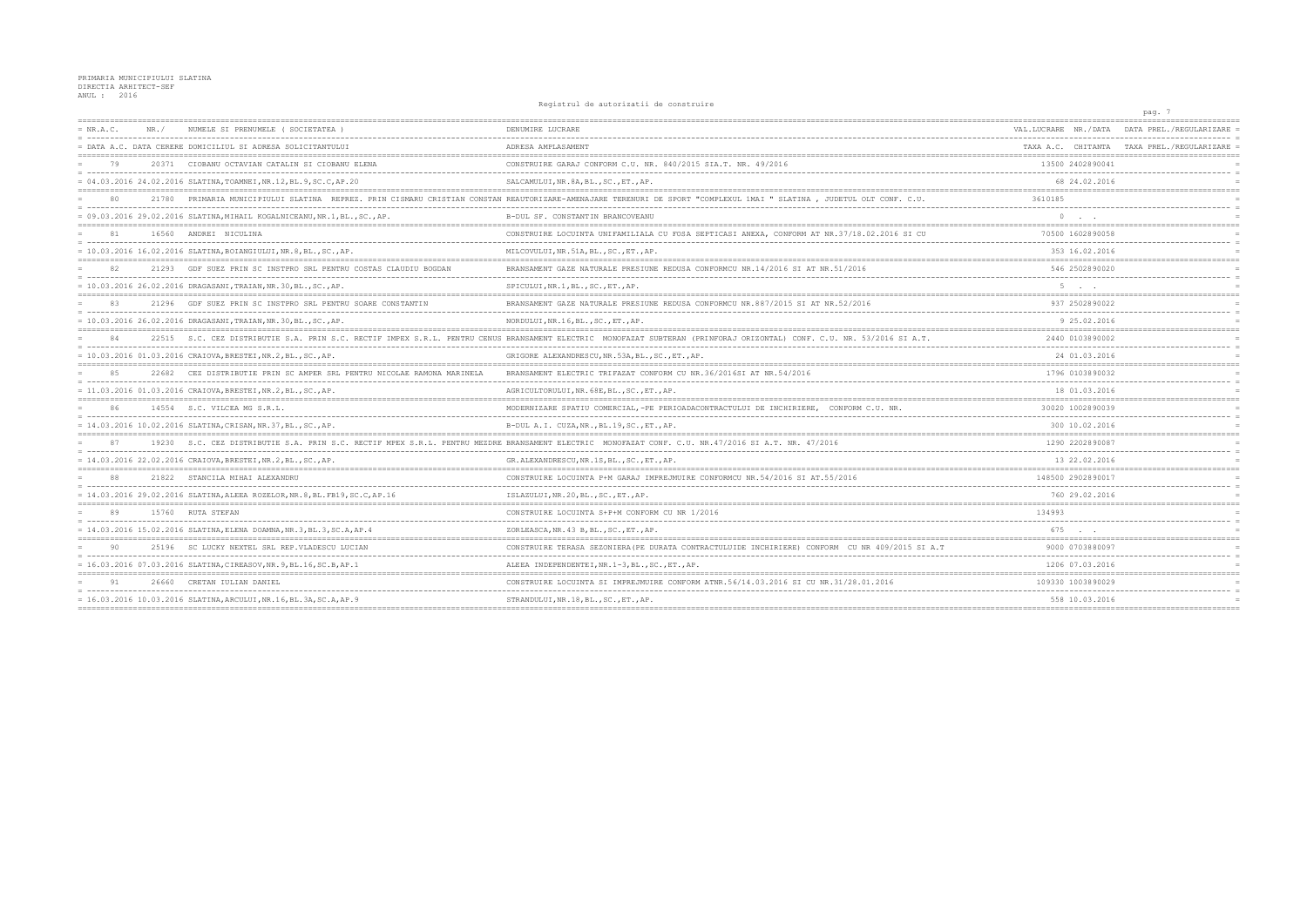Registrul de autorizatii de construire

|           |                                                                                  |                                                                                                                                                                            |                                          | pag. 8                                     |
|-----------|----------------------------------------------------------------------------------|----------------------------------------------------------------------------------------------------------------------------------------------------------------------------|------------------------------------------|--------------------------------------------|
| = NR.A.C. | NUMELE SI PRENUMELE ( SOCIETATEA<br>NR. /                                        | DENUMIRE LUCRARE                                                                                                                                                           | VAL.LUCRARE NR./DATA                     | DATA PREL./REGULARIZARE                    |
|           | = DATA A.C. DATA CERERE DOMICILIUL SI ADRESA SOLICITANTULUI                      | ADRESA AMPLASAMENT                                                                                                                                                         |                                          | TAXA A.C. CHITANTA TAXA PREL./REGULARIZARE |
| 92        | 26923 JUMATATE ION                                                               | SARPANTA CONFORM C.U. NR. 874/14.12.2015                                                                                                                                   | 7300 1103890005                          |                                            |
|           | = 16.03.2016 11.03.2016 SLATINA, B-DUL A.I. CUZA, NR.52, BL.D20, SC.C, AP.15     | B-DUL A.I. CUZA, NR. 52, BL. D20, SC. C, ET. 4, AP. 15                                                                                                                     | 37 11.03.2016                            |                                            |
| 93        | 21907 MACAU STEFAN                                                               | MODIFICARE DE TEMA DIN LOCUINTA P+M SIIMPREJMUIRE, IN LOCUINTA P+1 SI IMPREJMUIRE,                                                                                         | 14427 2902890039                         |                                            |
|           | = 16.03.2016 29.02.2016 SLATINA, ACAD. P.S. AURELIAN, NR.13, BL., SC., AP.       | POENII, NR. 42D, BL., SC., ET., AP.                                                                                                                                        | 72 29.02.2016                            |                                            |
| 94        | 27096 S.C EUGEN JUNIOR S.R.L REP. DE MARIN EUGENIU NICUSOR                       | AMENAJARE TERASA PROVIZORIE CONFORM C.UNR.101/2016                                                                                                                         | 17000 1103890064                         |                                            |
|           | = 17.03.2016 11.03.2016 SLATINA, PRIMAVERII, NR., BL. FA4, SC.1, AP.7            | CRISAN, NR. 6, BL. GA14, SC., ET., AP.                                                                                                                                     | 149 11.03.2016                           |                                            |
| 95        | 19243 S.C. VIMABEL STAR S.R.L. REPREZ. PRIN SANDRU VIOLETA                       | RECOMPARTIMENTARE DEPOZIT , INCHIDERE SI CREAREGOLURI ACCES SI PARTIAL ACOPERIRE (SARPANTA) CONF.                                                                          | 14664 2202890110<br>-------------------  |                                            |
|           | = 18.03.2016 22.02.2016 SLATINA, MILCOV, NR.11, BL., SC., AP.                    | MILCOV, NR. 11, BL., SC., ET., AP.                                                                                                                                         | 147 22.02.2016                           |                                            |
| 96        | 23839 MIHAI CLAUDIU VANDAM                                                       | CONSTRUIRE HALA DEPOZITARE+BIROURI, ANEXA SIIMPREJMUIRE CONF. C.U. NR. 715/2015 SI A.T. NR.                                                                                | 634136 1412890039                        |                                            |
|           | = 18.03.2016 03.03.2016 DRAGANESTI-OLT, NICOLAE TITULESCU, NR.270, BL., SC., AP. | PITESTI, NR. 223K, BL., SC., ET., AP.                                                                                                                                      | 6341 14.12.2015                          |                                            |
| 97        | 17391 IACOB DUMITRU                                                              | TRANSFORMARE APARTAMENT IN SPATIU COMERCIAL (EXTINDERE- 16,45 MP) CONFORM C.U. NR.                                                                                         | 4000 1210890067                          |                                            |
|           | = 18.03.2016 17.02.2016 SLATINA, MARASESTI, NR.16, BL., SC., AP.                 | CIREASOV, NR. 5, BL. 14, SC. B, ET., AP. 2                                                                                                                                 | 40 12.10.2015                            |                                            |
|           | 19993 SC INDIANA 96 SRL REPREZENTANT CIUCU CORNEL                                | CONSTRUIRE SPALATORIE AUTO, CONFORM ATNR. 68/23.03.2016 SI CU NR. 276/20.06.2014                                                                                           | 87000 2302890068                         |                                            |
|           | = 23.03.2016 23.02.2016 SLATINA, B-DUL N. TITULESCU, NR. 4, BL. 4, SC. A, AP. 1  | PITESTI, NR.195, BL., SC., ET., AP.                                                                                                                                        | 870 23.02.2016                           |                                            |
| 99        | 27655 MEMISH ENVER SI MEMISH NADIEA                                              | MODERNIZARE SPATIU CONF. C.U. NR. 10/2016 SI A.T.NR. 61/2016                                                                                                               | 20000 1703890109                         |                                            |
|           | = 24.03.2016 14.03.2016 SLATINA, VICTORIEI, NR., BL.3, SC.A, AP.11               | B-DUL A.I. CUZA, NR.22, BL., SC., ET., AP.                                                                                                                                 | 200 17.03.2016                           |                                            |
| 100       | 27651 GDF SUEZ PRIN SC INSTPRO SRL PENTRU NICOLA NICULINA                        | BRANSAMENT GAZE NATURALE PRESIUNE REDUSA CONFORMCU NR.21/2016 SI AT NR.66/21.03.2016                                                                                       | 617 1403890041                           |                                            |
|           | = 24.03.2016 14.03.2016 DRAGASANI, TRAIAN, NR.30, BL., SC., AP.                  | RECEA, NR. 42A, BL., SC., ET., AP.                                                                                                                                         | 6 14.03.2016                             |                                            |
| 101       | 27648<br>GDF SUEZ PRIN SC INSTPRO SRL PENTRU BADEA CRISTIAN DENIS                | BRANSAMENT GAZE NATURALE MEDIE PRESIUNE CONFORM CUNR.24/2016 SI AT NR.65/21.03.2016                                                                                        | 546 1403890040                           |                                            |
|           | = 24.03.2016 14.03.2016 DRAGASANI,TRAIAN,NR.30,BL.,SC.,AP.                       | ULMULUI, NR.30A, BL., SC., ET., AP.                                                                                                                                        | 5 14.03.2016                             |                                            |
| 102       |                                                                                  | 23126 DIR. ADM. STRAZILOR SI ILUMINAT PUBLIC PRIN S.C ELECTROMAGNETICA S. EXTINDERE RETEA DE ILUMINAT PUBLIC STR.THEODORBURCA, MUN. SLATINA, JUD. OLT CONFORM C.U          | 41546                                    |                                            |
|           | = 24.03.2016 02.03.2016 SLATINA, CRISAN, NR.33, BL., SC., AP.                    | THEODOR BURCA                                                                                                                                                              |                                          |                                            |
| 103       |                                                                                  | 23127 DIR. ADM. STRAZILOR SI ILUMINAT PUBLIC PRIN ELECTROMAGNETICA REP. DA EXTINDEREA RETELEI DE ILUMINAT PUBLIC STRBASARABILOR CONFORM CU.854/2015                        | 51947                                    |                                            |
|           | = 24.03.2016 02.03.2016 SLATINA, CRISAN, NR.33, BL., SC., AP.                    | <b>BASARABILOR</b>                                                                                                                                                         | $0 \qquad . \qquad .$                    |                                            |
| 104       |                                                                                  | 27653 SC GDF SUEZ ENERGY ROMANIA SA PRIN INSTPRO SRL PENTRU MANGIRU IONEL BRANSAMENT GAZE NATURALE PRESIUNE REDUSA CONFORMC.U. NR.736/24.09.2015 SI A.T. NR. 59/15.03.2016 | 479 1403890042                           |                                            |
|           | = 24.03.2016 14.03.2016 DRAGASANI, TRAIAN, NR.30, BL., SC., AP.                  | NICOLAE BALCESCU, NR. 43, BL., SC., ET., AP.                                                                                                                               | 5 14.03.2016<br>------------------------ |                                            |
|           |                                                                                  |                                                                                                                                                                            |                                          |                                            |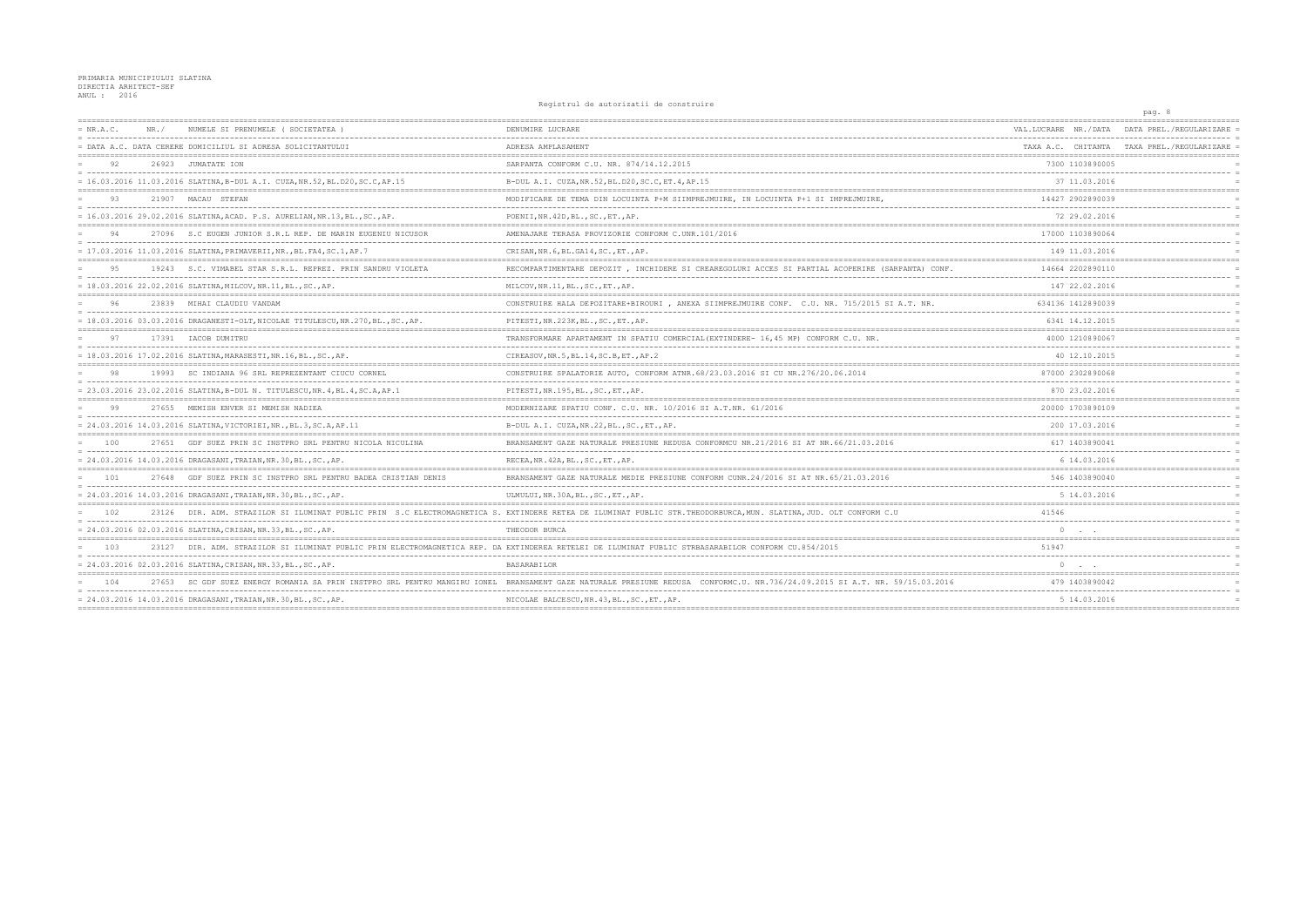Registrul de autorizatii de construire

|             |                                                               |                                                                             | Redistrict as autorizative construite                                                                                                                                     |                              | pag. 9                                     |
|-------------|---------------------------------------------------------------|-----------------------------------------------------------------------------|---------------------------------------------------------------------------------------------------------------------------------------------------------------------------|------------------------------|--------------------------------------------|
| $= NR.A.C.$ | $NR$ /                                                        | NUMELE SI PRENUMELE (SOCIETATEA)                                            | DENUMIRE LUCRARE                                                                                                                                                          | VAL.LUCRARE NR./DATA         | DATA PREL./REGULARIZARE                    |
|             |                                                               | = DATA A.C. DATA CERERE DOMICILIUL SI ADRESA SOLICITANTULUI                 | ADRESA AMPLASAMENT                                                                                                                                                        |                              | TAXA A.C. CHITANTA TAXA PREL./REGULARIZARE |
| 105         | 21307 GAVADIA FLOREA                                          |                                                                             | LOCUINTA P+M, CONFORM C.U. NR. 27/26.01.2016 SIA.T. NR. 46/26.02.2016                                                                                                     | 227367 1503890121            |                                            |
|             |                                                               | = 24.03.2016 26.02.2016 SLATINA, AL. LALELELOR, NR. 2, BL. FB6, SC. A, AP.3 | AGRICULTORULUI, NR. 57D, BL., SC., ET., AP.                                                                                                                               | 1137 15.03.2016              |                                            |
| 106         | 22155 NAE DANUT                                               |                                                                             | CONTINUARE LUCRARI - CONSTRUIRE LOCUINTA P+1E+MSI IMPREJMUIRE TEREN CONFORM C.U NR.477/2014 SI                                                                            | 30000 2902890066             |                                            |
|             |                                                               | = 24.03.2016 29.02.2016 CORBU, PRINCIPALA, NR.153, BL., SC., AP.            | CAROL I, NR. FN, BL., SC., ET., AP.                                                                                                                                       | 150 29.02.2016               |                                            |
| 107         | 27377 S.C. RAY 95 INGHETATA S.R.L.                            |                                                                             | AMENAJARE GELATERIE IN SPATIU COMERCIAL EXISTENTCONFORM C.U. NR. 29/26.01.2016 SI A.T. NR.                                                                                | 12000 1403890047             |                                            |
|             |                                                               | = 24.03.2016 14.03.2016 SLATINA,B-DUL A.I. CUZA,NR.,BL.S7,SC.,AP.           | B-DUL A.I. CUZA, NR., BL. S7, SC., ET., AP.                                                                                                                               | 120 14.03.2016               |                                            |
| 108         |                                                               |                                                                             | 21282 CEZ DISTRIBUTIE PRIN SC ELECTRIC TOTAL SRL PENTRU CIRCIUMARU ALIN MA BRANSAMENT ELECTRIC LOCUINTA, CONFORM ATNR. 62/16.03. 2016 SI CU NR. 773/13.10.2015            | 1012 2502890051              |                                            |
|             | = 24.03.2016 26.02.2016 SLATINA, OITUZ, NR.14, BL., SC., AP.  |                                                                             | PROF. ALEXE MARIN                                                                                                                                                         | 11 25.02.2016                |                                            |
| 109         |                                                               |                                                                             | 23125 DIR. ADM. STRAZILOR SI ILUMINAT PUBLIC PRIN ELECTROMAGNETICA REP. DA EXTINDEREA RETELEI DE ILUMINAT PUBLIC STR LACULUICONFORM CU.851/2015                           | 31122                        |                                            |
|             | = 24.03.2016 02.03.2016 SLATINA, CRISAN, NR.33, BL., SC., AP. |                                                                             | LACULUI                                                                                                                                                                   | $0 \qquad \qquad . \qquad .$ |                                            |
| 110         |                                                               | 26704 DONCEA ALEXANDRU SI CITULESCU IONELA                                  | ANEXA SI IMPREJMUIRE CONFORM CU 331/2015 SI A.T64/2016                                                                                                                    | 54000 1003890080             |                                            |
|             |                                                               | = 24.03.2016 21.03.2016 SLATINA, CANAL SOPOT, NR. 9, BL., SC., AP.          | CANAL SOPOT, NR. 9, BL., SC., ET., AP.                                                                                                                                    | 290 10.03.2016               |                                            |
| 111         |                                                               |                                                                             | 28360 S.C. CEZ DISTRIBUTIE S.A. PRIN S.C. AMPER S.R.L. PENTRU PAVEL ADRIAN BRANSAMENT ELECTRIC MONOFAZAT SUBTERAN STANDARD (SAPATURA 1M ) CONF. C.U. NR. 901/2015 SI A.T. | 2900 1503890139              |                                            |
|             | = 24.03.2016 15.03.2016 CRAIOVA, BRESTEI, NR.2, BL., SC., AP. |                                                                             | MANASTIRII, NR.117, BL., SC., ET., AP.                                                                                                                                    | 29 15.03.2016                |                                            |
| 112         |                                                               | 28230 APG DEVELOPMENT SLATINA S.R.L. REPREZ, PRIN CHIRITESCU VALENTIN       | TOTEM PUBLICITAR CU TRIPLA EXPUNERE CONFORM C.U.NR. 34/28.01.2016                                                                                                         | 252750 2203890190            |                                            |
|             |                                                               | = 25.03.2016 15.03.2016 CRAIOVA, CALUGARENI, NR.31A, BL., SC., AP.          | NICOLAE IORGA, NR. 4-6, BL., SC., ET., AP.                                                                                                                                | 778 22.03.2016               |                                            |
| 113         | 27429 STANCU NICOLAE                                          |                                                                             | SCHIMBARE DE DESTINATIE SPATIU DIN DEPENDINTA INLOCUINTA SI AMENAJARE LOCUINTA CONF. C.U.                                                                                 | 3750 1403890070              |                                            |
|             |                                                               | = 25.03.2016 14.03.2016 SLATINA, ELENA DOAMNA, NR. 9, BL. 9, SC. B, AP. 4   | ELENA DOAMNA, NR. 9, BL. 9, SC. B, ET. 4, AP.                                                                                                                             | 19 14.03.2016                |                                            |
| 114         | 28511 SC MERCANTIL SRL                                        |                                                                             | TERASA DE VARA (PE DURATA CONTRACTULUI DEINCHIRIERE) CONFORM CU NR 96/2016                                                                                                | 2000 2202890001              |                                            |
|             |                                                               | = 25.03.2016 16.03.2016 SLATINA, MIHAI EMINESCU, NR.18, BL., SC., AP.       | MIHAI EMINESCU, NR. 18, BL., SC., ET., AP.                                                                                                                                | 126 22.02.2016               |                                            |
| 115         | 3606 VODITA PETRE                                             |                                                                             | ATELIER AUTO PARTER, BIROU SI IMPREJMUIRE CONFORMC.U. NR. 714/17.09. 2015 SI A.T. NR. 10/15.01.2016                                                                       | 71000 1301890065             |                                            |
|             |                                                               | = 25.03.2016 13.01.2016 SLATINA, CORNISEI, NR. 6, BL. GA6, SC. A, AP. 38    | ABATORULUI, NR.18, BL., SC., ET., AP.                                                                                                                                     | 710 13.01.2016               |                                            |
| 116         |                                                               | 30685 GDF SUEZ PRIN SC INSTPRO SRL PENTRU RUSOIU ELA                        | BRANSAMENT GAZE NATURALE PRESIUNE REDUSA CONFORMCU NR.18/2016 SI AT NR.72/2016                                                                                            | 899 2103890048               |                                            |
|             |                                                               | = 29.03.2016 21.03.2016 DRAGASANI, TRAIAN, NR.30, BL., SC., AP.             | BASARABILOR, NR. 72A, BL., SC., ET., AP.                                                                                                                                  | 9 21.03.2016                 |                                            |
| 117         |                                                               | 30549 GDF SUEZ PRIN INSTPRO SRL PENTRU PANA CLAUDIU VIOREL                  | BRANSAMENT GAZE PRESIUNE REDUSA, CONFORM ATNR.73/24.03.2016 SI CU NR.37/28.01.2016                                                                                        | 441 2103890062               |                                            |
|             |                                                               | = 30.03.2016 21.03.2016 DRAGASANI, TRAIAN, NR.30, BL., SC., AP.             | PANSELELOR, NR. 34B, BL., SC., ET., AP.                                                                                                                                   | 4 21.03.2016                 |                                            |
|             |                                                               |                                                                             |                                                                                                                                                                           |                              |                                            |